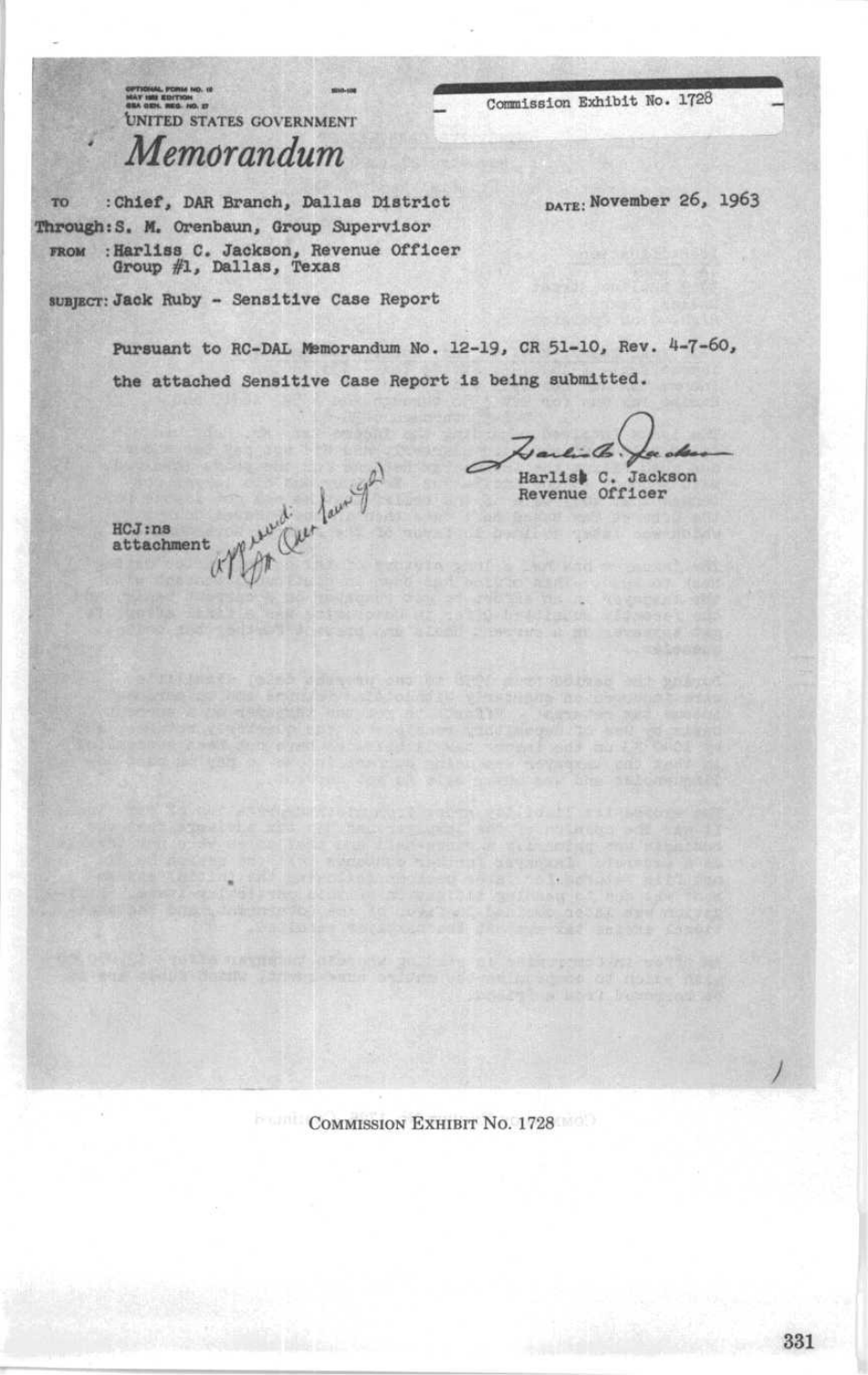6BNSITIVE CASE REPORT November 27, 1963 Initial Report

1. Identification **Jack Ruby** 3929 Rawlins Street Dallas, Texas Night Club Operator

2. Principal Issue, Kind of Tax, and Period Involved  $\frac{\text{Trcome}}{\text{Trcome}}$   $\frac{\text{Trcose}}{\text{Trcose}}$  and  $\frac{1960}{1959}$  and  $\frac{1960}{1959}$ Excise Tax due for lst  $\frac{1}{6}$  56 through 2nd  $\frac{1}{6}$  59 Addl. and<br>The issue involved recending the Income Tex May Puby b

The issue involved regarding the Income Tax, Mr. Ruby had not filed a 1040 ES and paid quarterly and did not pay the amount due when filing the Income Tax Returns for the years involved.<br>With respect to the Excise Tax, Mr. Ruby and his lawyer con-<br>tended that they were of the belief that he was not liable for the Cabaret Tax based on a case then in the Federal Courts which was later decided in favor of the Federal Government.

The taxpayer has had a long history of tax delinquencies dating back to 1958. This office has been in continuous contact with the taxpayer in an effort to get taxpayer on a current basis, and the recently submitted Offer in Compromise was a final effort to get taxpayer on a current basis and prevent further tax delinquencies .

During the period from 1958 to the present date, liabilities were incurred on quarterly withholding returns and on personal income tax returns. Efforts to get the taxpayer on a current basis by use of depositary receipts on the quarterly returns, and by 1040 ES on the income tax liabilities have not been successful in that the taxpayer was using current income to pay on past de-linquencies and was never able to get current .

The excise tax liability arose from misinterpretation of tax laws. It was the opinion of the taxpayer and his tax advisors that the business was primarily a dance-hall and that sales were not taxable as a cabaret. Taxpayer further contends that the reason he did not file returns for later periods following the initial assessment was due to pending litigation of this particular issue. Litigation was later decided in favor of the Government, and the additional excise tax against the taxpayer resulted .

An Offer in Compromise is pending wherein taxpayer offers \$3,000.00 with which to compromise the entire assessment, which funds are to be borrowed from a friend.

COMMISSION EXHIBIT No. 1728-Continued